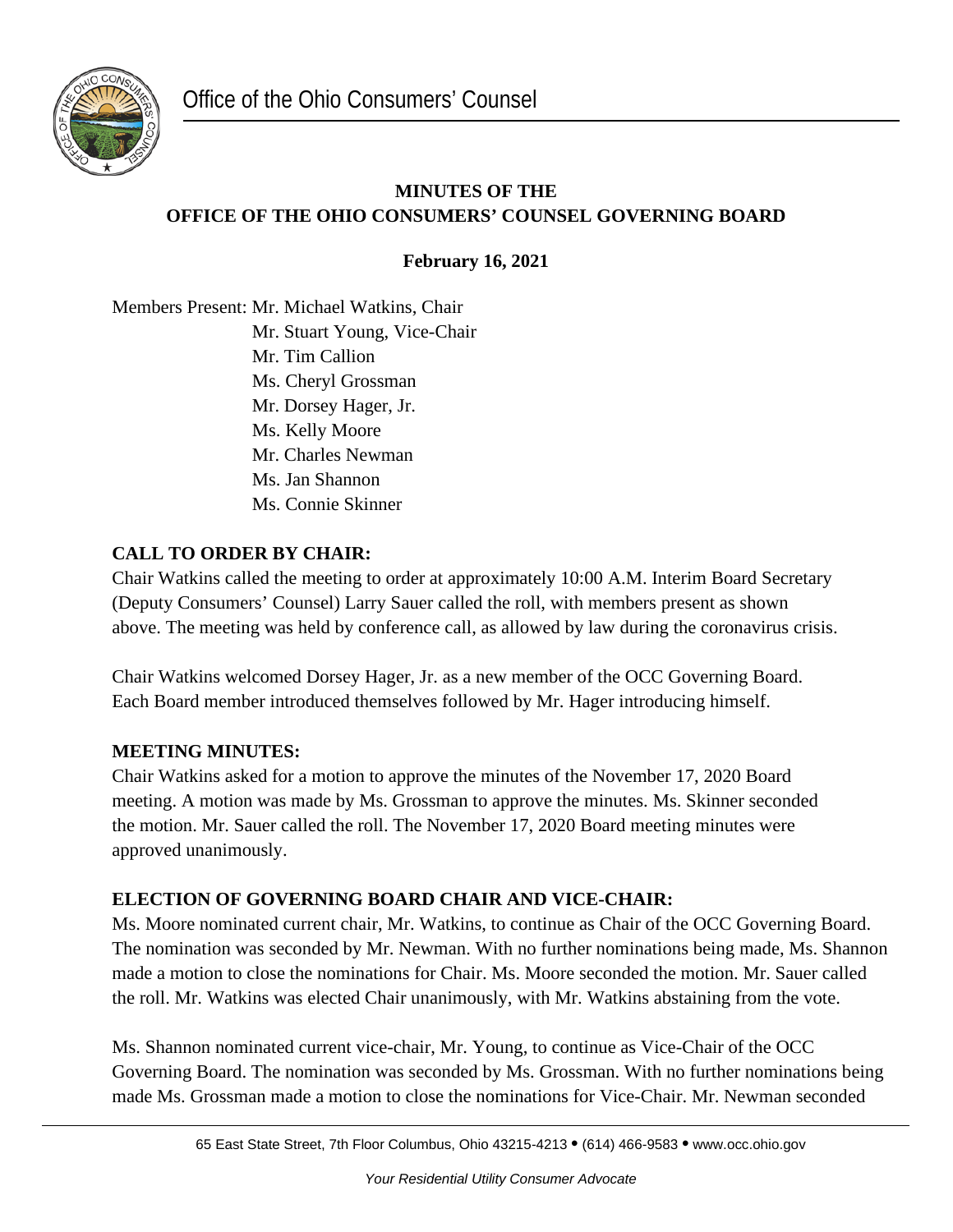the motion. Mr. Sauer called the roll. Mr. Young was elected Vice-Chair unanimously, with Mr. Young abstaining from the vote. The Chair noted that the members had voted on the election of the Chair and Vice-Chair.

#### **RECOGNITION:**

Mr. Weston recognized Jim Williams, OCC Utility Consumer Policy Expert, as Employee of the Quarter for the 3rd quarter of 2020. Jim has been with the agency for 25 years. Jim was instrumental with, and at one point in time managed, the former call center. Mr. Weston described Jim as fearless, courageous and a great resource to the agency. During the pandemic Jim's expertise and assistance helped OCC with its recommendations for protections for consumers, many of whom are facing financial hardship. Mr. Weston explained that recipients of Employee of the Quarter recognitions are honored with a poem; however, the poem to honor Mr. Williams was written for him and all OCC staff. Mr. Weston explained that employees throughout the agency had contributed to efforts to help consumers during the pandemic. And he explained how Mr. Williams epitomized that effort. Mr. Weston then read the poem for the Board members to hear.

Mr. Weston briefly discussed the call center history saying it dated back to early in the agency's history, when OCC took calls from the public to help them regarding utility-related issues. OCC over time developed a formal call center with a focus to help consumers with issues such as availability of service, reliability of service, or assistance with disconnection. In 2011, due to a change in the law (O.R.C. 4911.021) that prohibited a call center for complaints and a substantial budget cut, the call center was closed.

Deputy Consumers' Counsel Larry Sauer informed of new employee John Finnigan who joined OCC as an Assistant Consumers' Counsel in November 2020. John has significant utility regulatory experience, having represented Cinergy and later Duke Energy Ohio in cases before the PUCO for 16 years (1996 – 2012). He then represented the Environmental Defense Fund in Ohio and other jurisdictions for 8 years (2012 – 2020). John earned his B.A. from the University of Cincinnati. He earned an M.B.A. from Indiana University and a J.D. from the University of Cincinnati College of Law.

Mr. Weston expressed his, and Mr. Sauer's, appreciation to the OCC staff. The year 2020 was an unusual year with the pandemic, and OCC staff adapted quickly to Administration requirements for working remotely. The work on behalf of Ohio's residential utility consumers has continued uninterrupted during this time.

Mr. Weston reported that, as enabled by some state resources for agencies, OCC has been able to have some of its consumer assistance fact sheets translated to Spanish. In addition, OCC will begin making available a sign language service for the hearing impaired, also enabled by state resources.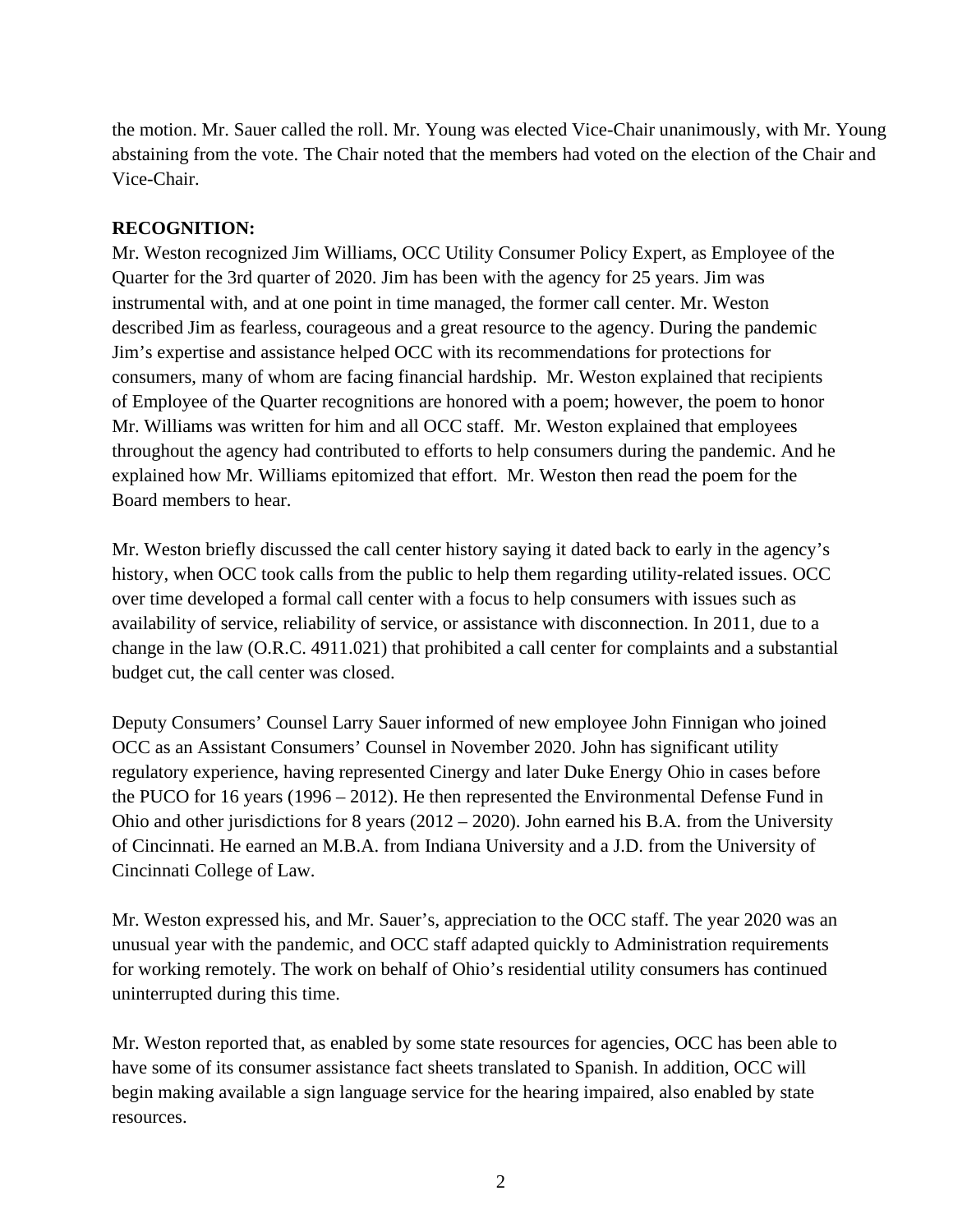Mr. Weston recognized Assistant Ohio Attorney General Halli Watson who is leaving the Office of the Attorney General. He thanked her for her services over the last seven years to the OCC Governing Board and to OCC. She has been a great resource providing information, answering questions, attending OCC Board meetings, and helping OCC to help millions of Ohioans.

Mr. Weston also recognized AG Deputy Director of Outside Counsel Caitlyn Nestleroth Johnson (not present at the meeting). She is transitioning to another position in the AG's office. He expressed his and Mr. Sauer's appreciation for her help with providing special counsel to OCC upon OCC's requests. OCC appreciates that over the years Attorneys General have assisted OCC in its consumer advocacy, regarding lawyered-up utilities, by providing special counsel to OCC upon OCC's request.

Mr. Weston reported that Dan Shields, OCC Analytical Director, has applied for the open PUCO commissioner's seat of former PUCO Chair Randazzo (who resigned). And he noted that Greg Poulos, a former OCC attorney, was on the slate of four names that the Governor initially rejected from the Nominating Council.

#### **SCHEDULED PRESENTATION BY U.S. ATTORNEY DAVID DEVILLERS:**

The U.S. Attorney for the Southern District of Ohio (who was involved in the filing of the Criminal Complaint related to tainted House Bill 6 regarding nuclear bailouts etc.) had been scheduled for a presentation to the Governing Board. Unfortunately, Mr. DeVillers was unable to attend the meeting due to a family emergency.

#### **REPORT BY CONSUMERS' COUNSEL BRUCE WESTON:**

For the benefit of the new Board member, Mr. Hager, Mr. Weston shared a brief overview of the history and purpose of OCC, reviewed the agency mission, vision and core values, and presented an overview of the agency's departments and staffing.

Mr. Weston discussed the National Association of State Utility Consumer Advocates (NASUCA) and how the first Consumers' Counsel (Bill Spratley) was one of the founders and the first president of our national consumer association. Being a part of this national association is beneficial for Ohio as we work with colleagues across the country who are involved in similar consumer issues.

Mr. Weston then talked about the OCC Subsidy Scorecard. The Subsidy Scorecard shows the abovemarket charges (subsidies) that Ohioans have been made to pay to utilities even though Ohio is supposed to be a deregulated (competitive) electricity state under the 1999 law. OCC continues to work for consumers to reap the benefits of power plant competition under the 1999 law, which should include lower prices and greater innovation.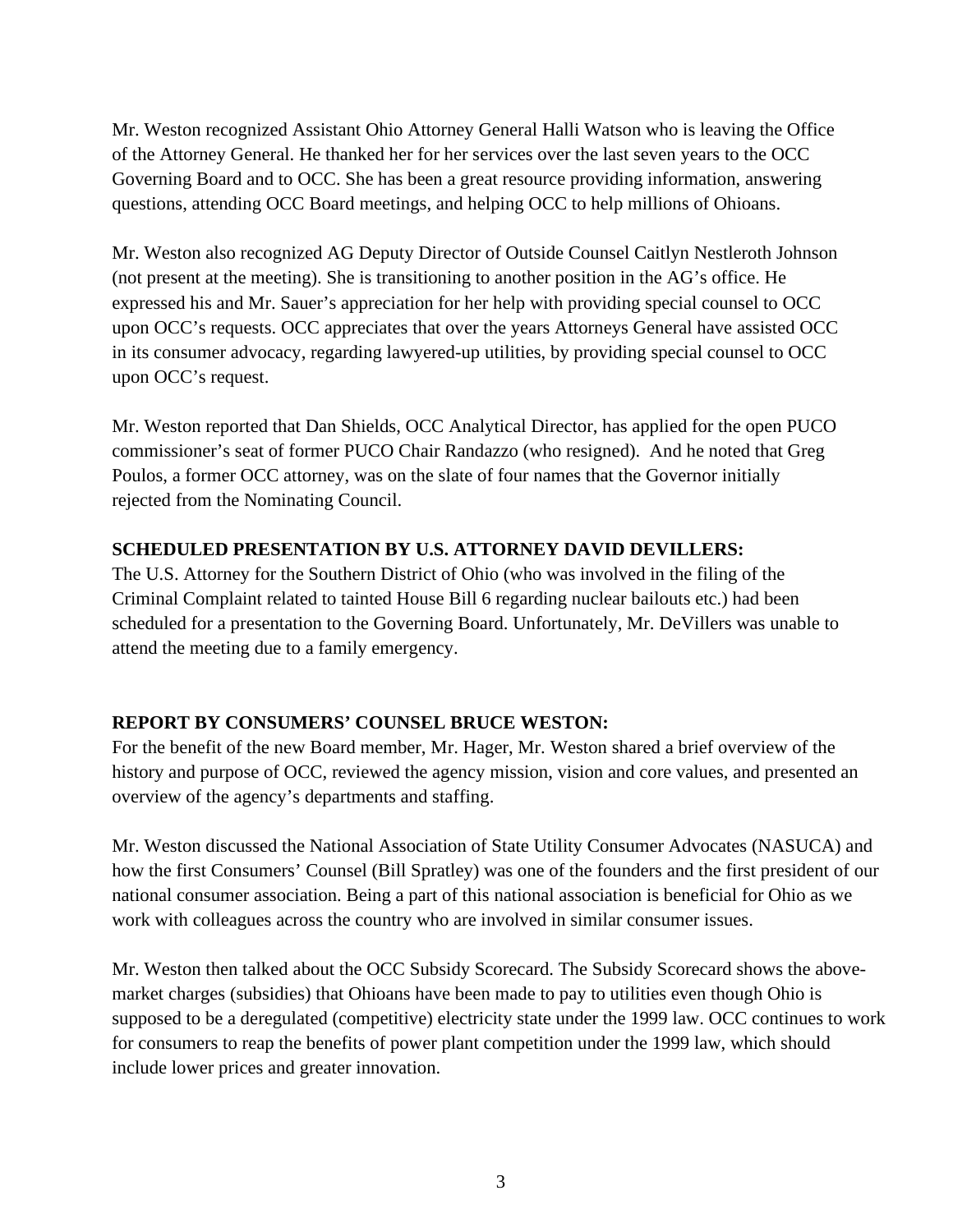## **GUEST SPEAKER – SENATOR MATT HUFFMAN, OHIO SENATE PRESIDENT, 134TH GENERAL ASSEMBLY:**

Consumers' Counsel Bruce Weston introduced Senate President Huffman. He is serving his second term in the Senate representing the 12th Senate District, and previously served four terms in the Ohio House of Representatives.

President Huffman invited questions from the Board in order to provide information on topics they were most interested in. Ms. Grossman, asking the first question, inquired into the status of HB 6 repeal efforts.

President Huffman said he expects the Senate will soon pass Senate Bill 10, sponsored by Senator Mark Romanchuk. This bill will accomplish two objectives. It will repeal the special decoupling provision for FirstEnergy in HB 6. And it will repeal the FirstEnergy profits benefit (at consumer expense) that was part of the budget bill (House Bill 166) in 2019.

President Huffman also discussed the introduction of Senate Bill 44, that has joint sponsorship by Senators Michael Rulli and Jerry Cirino. This has a provision that will end the subsidy to the nuclear power plants that Energy Harbor owns (as the successor to FirstEnergy Solutions). President. Huffman said he does not want the nuclear power plants to close and it has been made clear to him that the nuclear power plants will not close if this subsidy is removed. He anticipates this provision will also be passed out of the Senate.

Mr. Weston asked President Huffman for his thoughts on reform of the PUCO commissioner selection process. President. Huffman replied by saying the selection should be based on the individual and their knowledge of utility issues.

President Huffman shared with the Board that the Senate is going to have a different approval process for Governor's appointments. Currently, appointments are brought to the Senate, assigned to a committee, and then approved without discussion. He said it is a process whereby the Governor makes an appointment and that appointment is confirmed by the Senate. He said he would like to see advocacy for candidates, not only with the Governor before the appointment, but also with the Senate as appointments are being considered. In addition, he would like the Senate to view appointments through a more critical lens, which would provide an additional check on the PUCO nominating council process.

Ms. Skinner asked President Huffman if there was anything happening in the Senate that might be of particular interest to the OCC. He said Senator Romanchuk has suggested changing the way decisions are made regarding utility rates. Due to riders and various plans, a lot of costs charged to consumers through riders are approved yet are hidden from consumers. Senator Romanchuk's idea is for utility companies to annually open their books, show how much money they made, how much of a fair return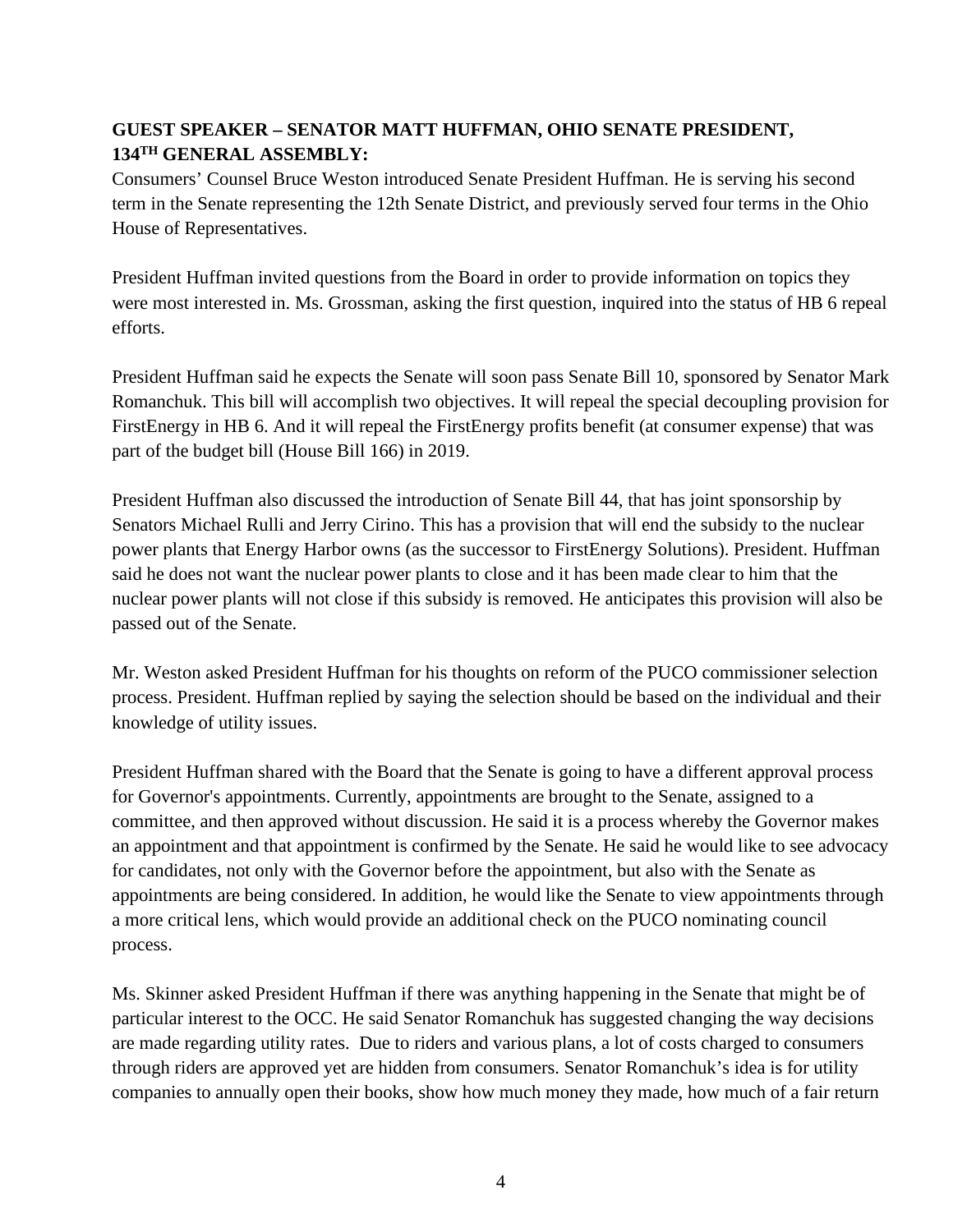was allowed for shareholders. Then rate increases based on that information would be approved or denied.

#### **REPORT BY CONSUMERS' COUNSEL BRUCE WESTON (CONTINUED):**

Mr. Weston discussed Senate Bill 9, which is pending in the Senate Government Oversight and Reform Committee. If passed this bill could lead to a 30% reduction in state regulations. OCC submitted written testimony. There, OCC asked for utility regulations generally to be exempted from the proposed reduction, so as to not end regulations needed for consumer protection against utility monopolies. And OCC wrote that regulations supporting Ohio's subsidy culture could be eliminated. And other regulations should be adopted for consumer protection reforms.

Mr. Weston discussed the PUCO nominating council and the need for reform in how PUCO commissioners are selected. Mr. Weston sent a letter to Gov. DeWine with recommendations for the appointment of bona fide consumer representatives to the PUCO. The Northeast Ohio Public Energy Council (NOPEC) sent a letter to the Governor as well, advocating for a qualified consumer proponent be appointed as a PUCO commissioner.

Mr. Weston provided an update on OCC's efforts to help consumers during the pandemic. To that end, OCC has recommended, for consumer protection, redirecting funding from low-income weatherization programs to the higher priority of bill payment assistance. And OCC proposed indefinitely suspending disconnections of utility service for non-payment during the pandemic.

#### **OCC FISCAL REPORT:**

Mr. Weston provided an update on OCC's budget proposal (to the Administration), which reflected a proposed increase of \$700,000. He noted that some Board members had expressed interest in recent years for OCC to request an increase for OCC's budget. The Administration proposed a \$100,000 increase. And it did not accept OCC's request for a change in the law to allow a limited-purpose consumer call center.

Mr. Weston also noted that another OCC consideration is to propose a change or clarification in the law, for OCC to have the ability to contract for special counsel on its own without the additional process layer of making requests through the Attorney General's office. (This approach would be similar to OCC's contracting with other experts needed for OCC's consumer services.)

#### **OCC STAFF RETURN TO OFFICE:**

Mr. Weston said that the Administration had previously invited state agencies to submit proposals for return to agency offices, by May 2021. A surge in coronavirus cases occurred, so those state plans are not being immediately implemented. Currently, OCC is awaiting further state guidance on how/when to prepare for a return to offices. Mr. Weston noted his appreciation of the Governor's concern for the people of Ohio and efforts to protect people from the coronavirus.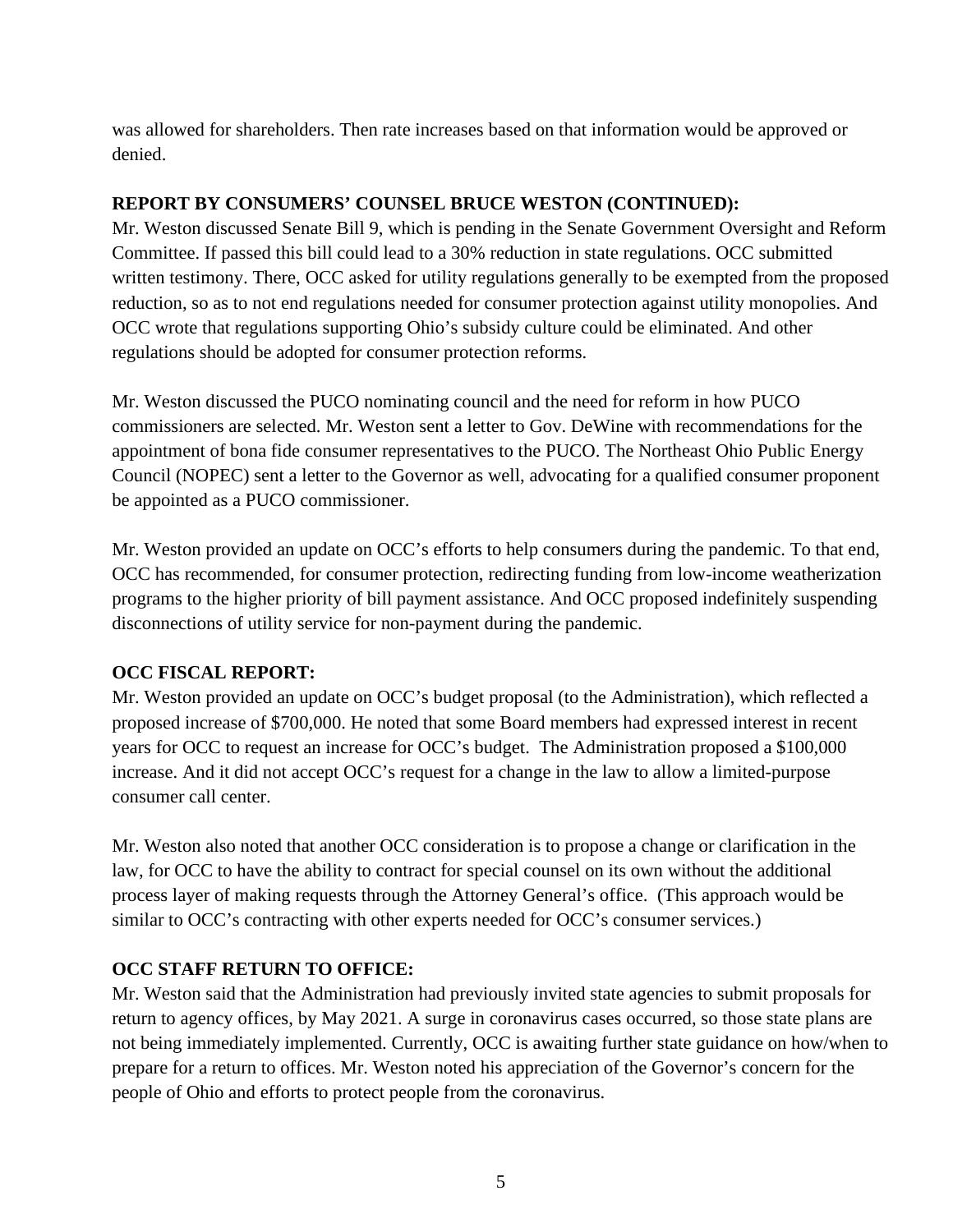### **REPORT BY DEPUTY CONSUMERS' COUNSEL LARRY SAUER:**

Mr. Sauer provided a case activity update to the Board. The discussion included three HB 6-related investigation cases taking place at the PUCO regarding FirstEnergy, per requests for consumer protection from OCC. And OCC is involved in a distribution rate case affecting AEP's consumers, in which OCC, AEP, PUCO staff, and other parties are currently involved in settlement discussions.

Mr. Sauer discussed reform needed in the PUCO settlement process. Specifically, there should be an end to the practice of utilities providing cash payments to various parties in exchange for signing a settlement.

Mr. Sauer noted reform is also needed in the PUCO litigation process. He said recently OCC has been in discovery disputes with utilities whose intent was to impede the agency's litigation efforts by delaying or preventing OCC from deposing witnesses such as utility personnel.

Mr. Sauer gave an update on HB 6-related activity. He said OCC testified seven times in 2019 against HB 6 and OCC has so far testified six times for the repeal of H.B. 6.

Mr. Sauer noted that S.B. 10 would repeal FirstEnergy's decoupling charge in H.B. 6 and the profitrelated provision in the state budget bill (H.B. 166). And he noted S.B. 10 would give refunds to consumers for the profit and decoupling charges. Mr. Sauer said OCC testified in support of this bill, acknowledging that it is a good start (though repeals of other parts of H.B. 6 are needed). The next step in legislation should seek a repeal of the H.B. 6 coal and nuclear power plant subsidies. Mr. Sauer further noted that the legislature should investigate the H.B. 6 scandal including looking into undue utility influence. OCC also supports reforming the 2008 electric utility law, under which consumers have been charged too much.

Mr. Sauer reported on other pending bills in the Ohio House to repeal H.B. 6. Those repeal bills include H.B. 10 – (Rep. Leland); H.B. 18 (Rep. Lanese); and H.B. 57 (Reps. Skindell and O'Brien). In the Ohio Senate there is another partial H.B. 6 repeal bill, S.B. 44, which ends the nuclear bailout (Senators Cirino and Rulli).

Ms. Moore made a motion to adjourn the meeting. It was seconded by Mr. Young. Mr. Sauer called the roll. The motion was unanimously approved.

The meeting adjourned at 12:00 P.M.